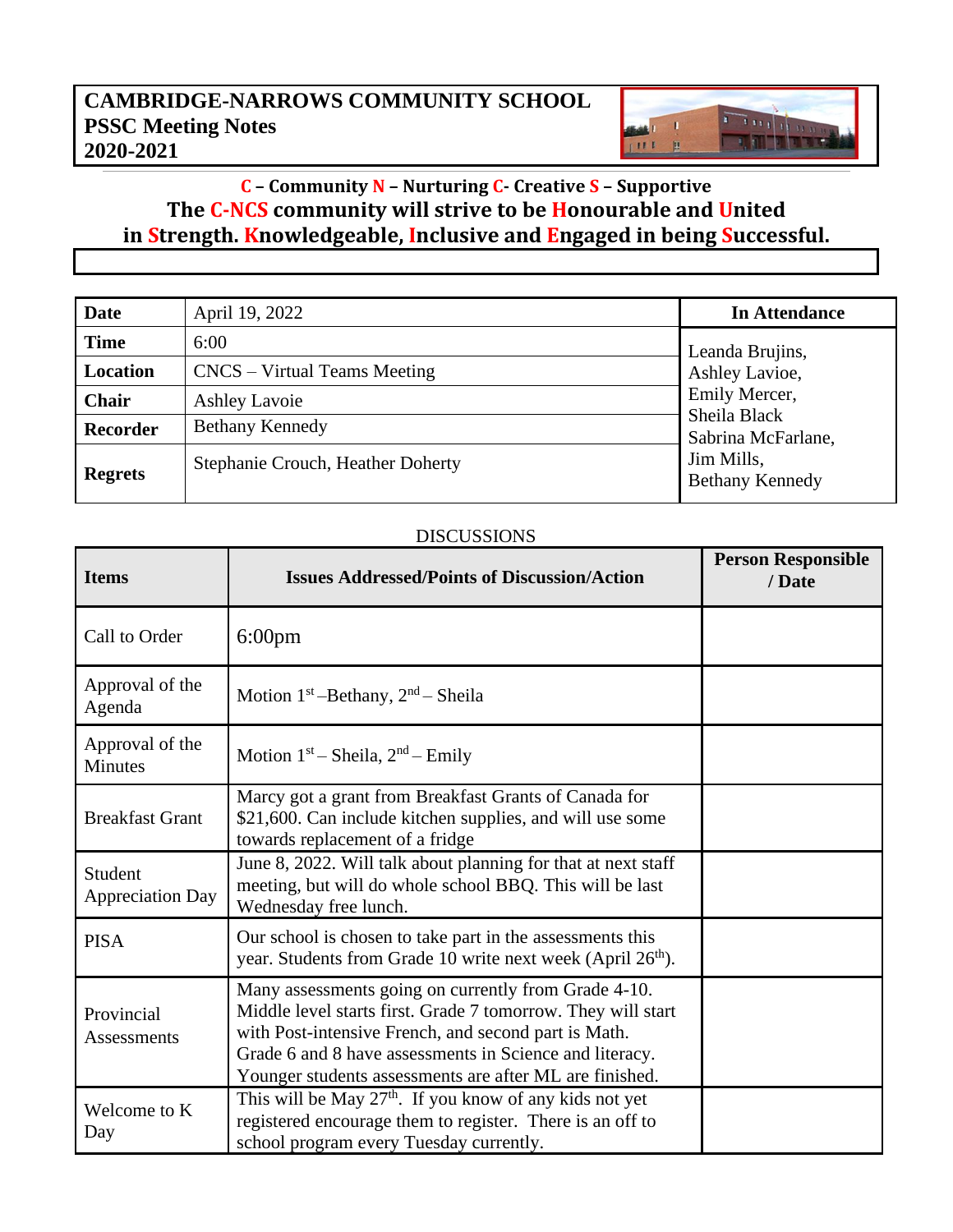| Principal Report: Clusters begin Friday. First whole school       |  |
|-------------------------------------------------------------------|--|
| attempt at exploratory clusters. Natasha Douthright and           |  |
| Clare Forbes have done really really putting them together.       |  |
| Things such as tye-die.                                           |  |
|                                                                   |  |
|                                                                   |  |
| Grade 6-12 Data just received April $14th$ , and yet to be        |  |
| reviewed by the teachers. Anything under 70 needs to have a       |  |
| closer review. Working at own pace, ability to express            |  |
| oneself among the lower scores. 10% of students saying they       |  |
| use drugs, alcohol or violence to solve their problems which      |  |
| is extremely concerning.                                          |  |
| Some students have missed 60-70 days of school which is           |  |
| concerning.                                                       |  |
| High numbers with respect to bullying yet $1/8th$ of the issues   |  |
| being seen by teachers/ principals. It's disheartening because    |  |
| it seems positive at the school from the Administrative           |  |
| perspective.                                                      |  |
| Staff will review the numbers from the year before last to        |  |
| this year and see problem areas and understand when things        |  |
| are happening and what actions can be taken.                      |  |
| Responses are on par with the rest of the province.               |  |
|                                                                   |  |
| <b>Grade 4-5 Data</b> $-30\%$ of students thing its too hard, 26% |  |
| think its too easy. A greater number think they can work at       |  |
| their own pace vs. the older kids. Positive numbers in their      |  |
| teachers think they're good at things and help them.              |  |
| Bullying – 80% have no been involved in anything physical.        |  |
| 50% felt they have been excluded at some point.                   |  |
| 50% of younger ones telling their parents when they're            |  |
| being bullied.                                                    |  |
| 73% of bullying on the playground.                                |  |
| K-5 Data $-6/11$ like to come to school, 1 feels they don't       |  |
| have any friends, 7 have a teacher that makes them happy.         |  |
|                                                                   |  |
| Started from K-12 this year to have Informal Mentors. All         |  |
| student Names, teachers indicated how well they knew the          |  |
| students. Any students with lower connections, teachers           |  |
| were assigned to strengthen the relationships.                    |  |
|                                                                   |  |
| Consider doing another questionnaire anonymously but with         |  |
| their teacher, shorter and more direct.                           |  |
|                                                                   |  |
| Is there bullying messaging/support for parents to have           |  |
| resources to support children and align with school               |  |
| messaging.                                                        |  |
|                                                                   |  |
| Struggles with keeping the child and youth worker, through        |  |
| the child and youth team. This poses a challenge. Some            |  |
| students who receive services just start to build a connection    |  |
|                                                                   |  |